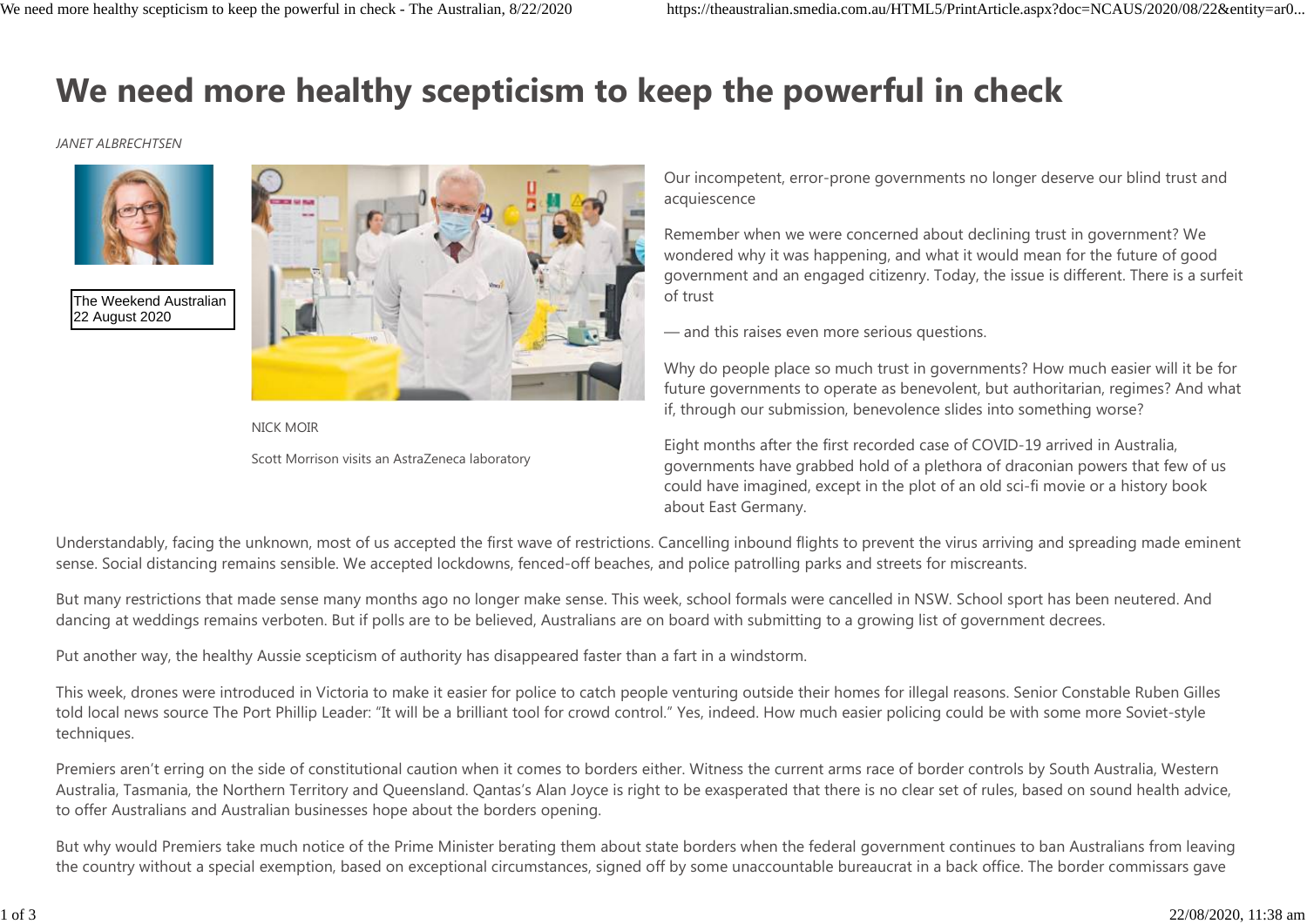Shane Warne permission to commentate on the cricket in London. But three out of four applications by other Australians have been rejected.

Again, most Australians seem just fine with these continuing incursions and double standards on lives and livelihoods, with no end game from state or federal governments. Voices of dissent are still few and far between.

Making Australians fearful has been critical in lulling us into quiet submission. And to maintain a sense of fear, goalposts have kept moving to the point where they are no longer visible. The Morrison government locked down the economy relying on modelling with a best-case scenario of 50,000 deaths. As of Friday, the number of deaths from COVID-19 stands at 459. Flattening the curve has been and gone. Hospital capacity has been built, ICU beds lie empty. And why would state and federal governments lay out an exit strategy to the continuing lockdown when most Australians seem content with disproportionate restrictions that continue to destroy lives and livelihoods?

Our unquestioning submission is causing other dire consequences. It is becoming clear that when we don't expect accountability from government, none is forthcoming from politicians prone to blame-dodging.

This week, the NSW Premier apologised for the deadly consequences of the Ruby Princess fiasco: hundreds of passengers infected with COVID-19 were allowed to leave the ship on March 1, spreading the virus into the Australian community and causing at least 28 deaths. But no one, not Health Minister Brad Hazzard, nor a single health official, has been sacked or even disciplined, for deadly mistakes inquiry chief Bret Walker called "inexplicable" "unjustifiable" and "inexcusable".

In Victoria, the Andrews government has been sitting on information about the source of second-wave community transmission — 99 per cent from two Melbourne hotels. The Andrews government has been caught out misleading the public about offers of ADF help too. Yet no one has stepped down, even stepped aside, for the single biggest policy failure in Australia, one that continues to kill people and cause untold damage to lives and livelihoods.

At the federal level, while the Prime Minister blames the Victorian government for the disaster in Victorian aged-care homes, it is clear that the Morrison government is responsible for catastrophic deaths of our most vulnerable citizens.

Deaths in March and April at Newmarch House and Dorothy Henderson Lodge in NSW should have been a wake-up call. But as Counsel Assisting the Royal Commission into Aged Care Peter Rozens QC said earlier this month, "neither the commonwealth Department of Health nor the agedcare regulator developed a COVID-19 plan specifically for the aged-care sector".

The government's failure was slammed the same day the Prime Minister accused Andrew Bolt of being "heartless" and "amoral" and offering up the elderly to this deadly disease. Is this what we should expect when raising questions about some of the nonsensical pandemic rules? Normally this kind of rubbish emanates from the waves of ABC radio.

There is, of course, a thick black line between scepticism that encourages a government to govern better during a health crisis, and wicked distrust that undermines safety and good government.

The latter will come to the fore now that the Morrison government has locked in a deal for the Australia-wide supply of the world's first potential COVID-19 vaccine. The letter-of-intent signed with drug giant Astra-Zeneca means that every Australian will be offered the University of Oxford vaccine for free if and when it becomes available.

The prospect of a coronavirus vaccine has given new lease to anti-vaxxers who, this week, bombarded social media sites with irrational conspiracy theories. Their distrust of science, corporations and government is nothing short of deranged. A cab driver told me this week the pandemic is a conspiracy caused by 5G, and that Bill Gates secretly wants to implant us with a tracking device using a COVID-19 vaccine.

As someone on Facebook said of the optimism of COVID-19 conspiracy theorists, they obviously have never been project managers: getting even a dozen people to act in